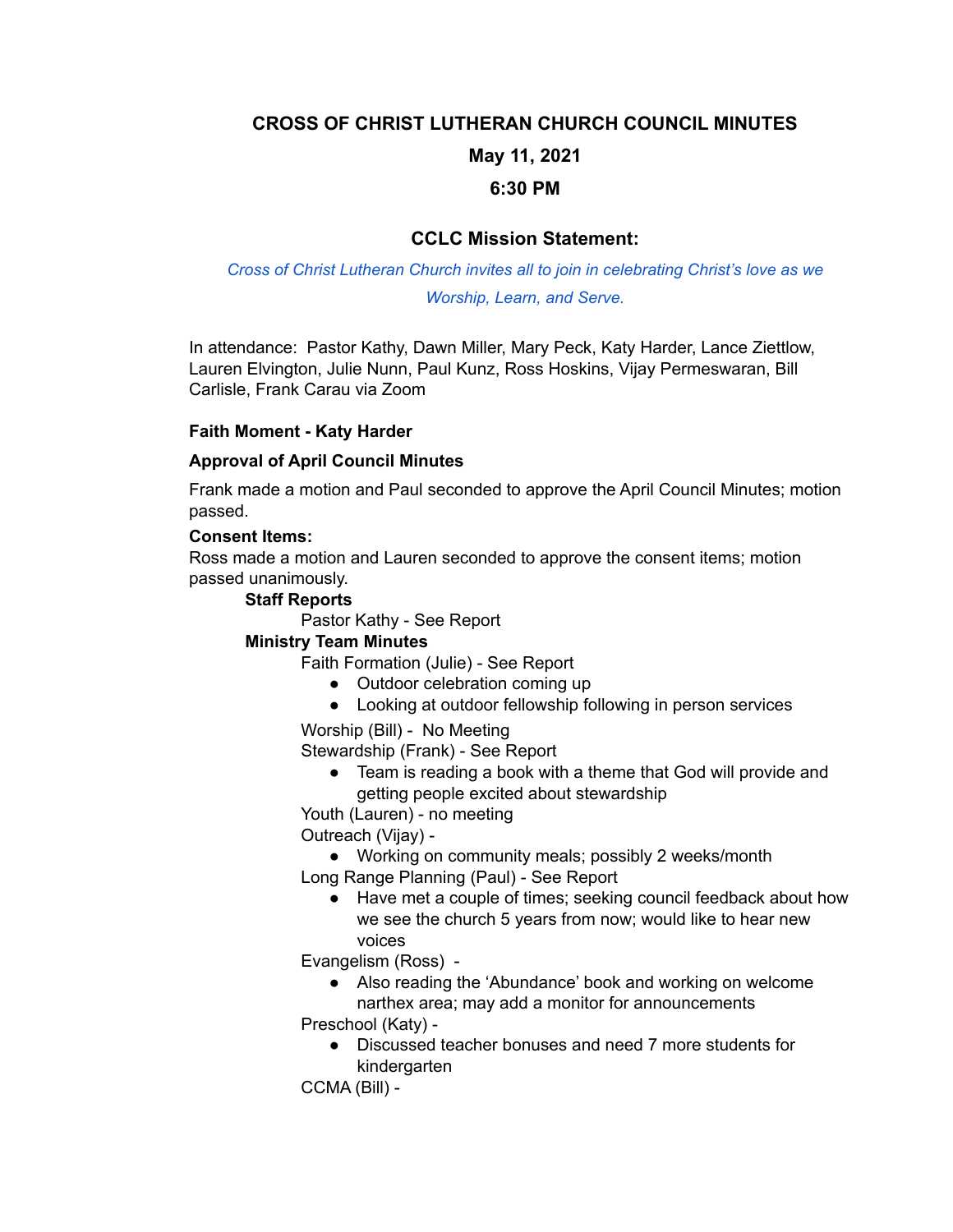● Discussed scholarship for Chris Dietz, building reentry process for music academy, growing the academy, seeking a new board member

Property (Dawn)

● Sanitization hand dispensers in place

# **SubTeam Reports**

- Finance Team: No meeting
- Re-Opening Task Force:
	- o (https://docs.google.com/document/d/1VNxLxbW9b66Oz) BELPsE7\_DDXbvFRTiHWSWWbvLoE/edit?usp=sharing)
	- Currently in Phase 1 Blue
	- Need ushers to seat and dismiss people
	- Moving to 75 people in church on May 30
	- In July, going to 2 services with 75 at each
- Safety Task Force On Hold until Building reopens
- HR Team No Team
- Tech Team Same as last month
- Gift Policy Team No Meeting

#### **UNFINISHED BUSINESS**

- Eagle Scout Project Hayden Storm
	- Hayden presented project idea for his Eagle Project, a Free Little Pantry
	- People can add and pick up nonperishable food and hygiene items and school supplies
	- Might work in tandem with Safe Parking program
	- Paul moved to accept Hayden's Eagle Project, Bill seconded; motion passed unanimously.

#### **NEW BUSINESS**

● Transition Process

#### **Treasurer's Report:**

Paul moved and Frank seconded to approve the Treasurer's Report; motion passed.

- Monthly Mission, Ministry
- Pledge and Debt Metrics
- Statement of Financials
- PPP Loan Forgiveness Update Paperwork is signed and submitted
- Youth Account:
- Music Ministry Gift Fund: